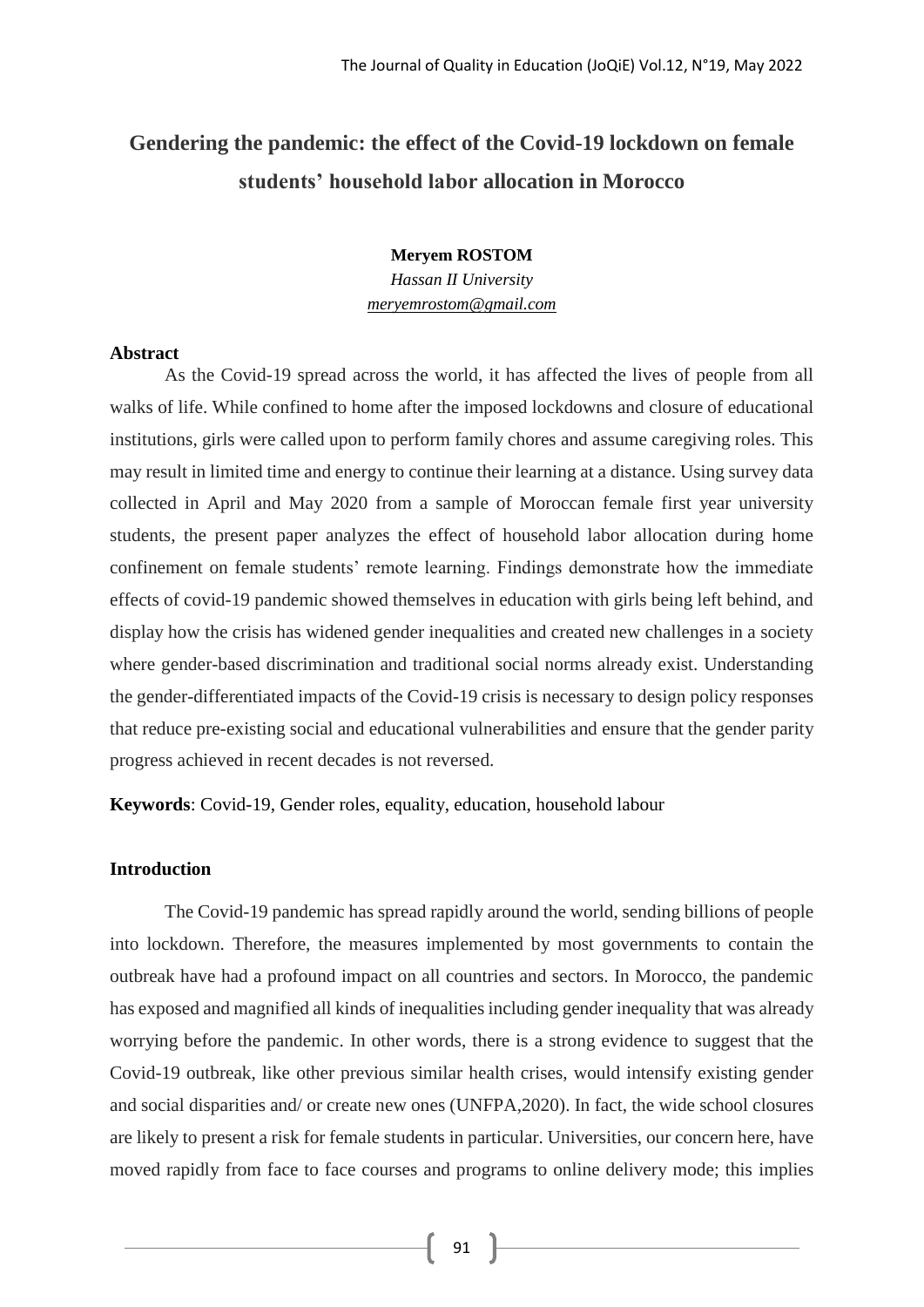that students had to study from home and had to acquire and understand the academic content independently. However, as unpaid care work increases during the pandemic, the gender imbalance is likely to be further intensified if girls, confined to home, are called upon to cook, clean, care for the elderly and/ or sick relatives and assist younger siblings with assignment, jeopardizing their own time for learning. Research shows that as girls stay at home because of school closures, their household work burdens might increase, resulting in more time spent on household chores and childcare responsibilities instead of studying. As a result, some female students might be seen lagging behind in education, others might sometimes drop out of college or sideline their education plans. These effects are likely to be present in vulnerable households where the resources are scarce or in those where parents put a lower value on girls' education. While child labor continues to be a great concern in many parts of the world, less attention has been paid to the effect of girls' daily domestic work on their educational attainment. In this paper, we attempt to investigate the extent to which female students' housework allocation impedes their distant learning during the home confinement. By doing so, we try to bring the issue into the spotlight.

#### **Household Labor and Gender Roles**

Household labor entails different forms but it is typically referred to as being composed of housework and care work (i.e. childcare or care of the elderly and/ or the sick). Nevertheless, a reasonably consistent conceptualization refers to it as unpaid work done to maintain the wellbeing of family members and the maintenance of the home. Nevertheless, for the purpose of this research, household labor operationally includes housework only and is thus distinguished from all other activities and social interactions that might occur in the home. In her distinction between work and labor, the political theorist and philosopher Hannah Arendt considers housework as a form of labor defining the latter as the cyclical, repetitive, and unending satisfaction of life's basic needs and consumption necessities producing no permanent products and, contrary to work, having neither a beginning nor an end (Arendt, 1958). Quantitative studies about housework tend to be more explicit. They define housework, be it paid or unpaid, most often as the five most time-consuming, routine and necessary household tasks, including a variety of activities such as meal preparation or cooking, housecleaning, laundry (including washing, ironing, folding and mending clothes), dish washing and/ or cleaning up after meals, and shopping for groceries (Coltrane, 2000). In other words, it is work that someone else would have to be hired to do if members of the family do not do it themselves for one reason or another. In Morocco, men and women approach their daily life quite differently; girls and women are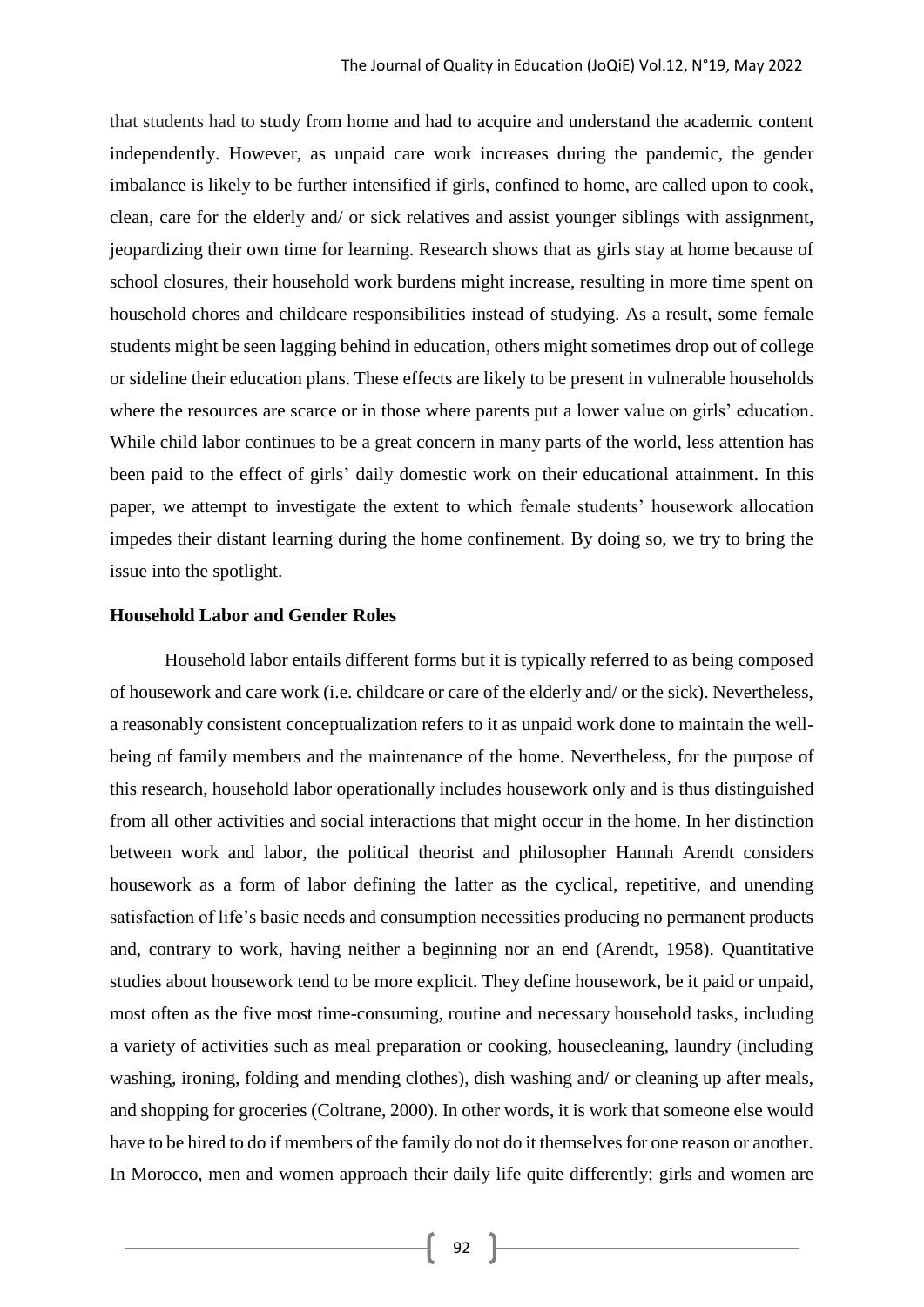often responsible for looking after children, cleaning the house, cooking and doing the laundry. Boys and men, however, would rarely or never be seen performing housework chores in the presence of a female around. Although gender-associated beliefs seem to be blurring nowadays, many traditional social groups are quite strict about maintaining gender-based differences. In late adolescence, the burden of domestic work on young women in developing countries generally grows heavier. Moreover, with the pandemic that disrupted schooling, the problem can only get worse. The vast majority of studies analyzing girls' housework have focused on the paid market work. In other words, the employment category for girls as domestic workers has received the most empirical attention. Family unpaid work has been left out of analysis. It is indeed considered a hidden form of labor because it is unpaid work, thus it often goes unreported (Webbink et al., 2010).

#### **Distance Learning amid the Covid-19**

On 11 March 2020, the world Health Organization has declared the Covid-19 as a major public health challenge worldwide. To help control the pandemic situation, compulsory physical distancing has been implemented in many countries including Morocco, resulting in nationwide school and university closures. At the level of higher education, a digital approach to instruction was abruptly adopted to enable students to complete the 2019-2020 academic year. This dramatic and unplanned transition from traditional in-person classroom instruction to a full distance-teaching mode through digital platforms presented many challenges for both teachers and students. In fact, a defining feature of distance learning is the physical separation of teachers from students during the process of instruction. As a result, what has always been the backbone of academic education at the university level has been missing. Faculty lecturing in a classroom setting, where students listen, take notes, ask questions, and get those questions answered have been replaced by web-based learning platforms. In addition, the educational exceptionality that has been experienced due to the pandemic has raised doubts and uncertainty about the usual different processes in the educational system and has affected students' concerns about future learning and employment plans. Students' mental health was also largely affected as a result and anxiety levels rose as quickly as infection and mortality rates. Indeed, the role of schools and universities extends beyond the subjects studied and the exams taken; they are indeed important contexts for socialization. Therefore, it is quite understandable that students felt lonely, missed the interaction with and support from their peers as well as the environment at college and the freedom they had before the imposed lockdown of going out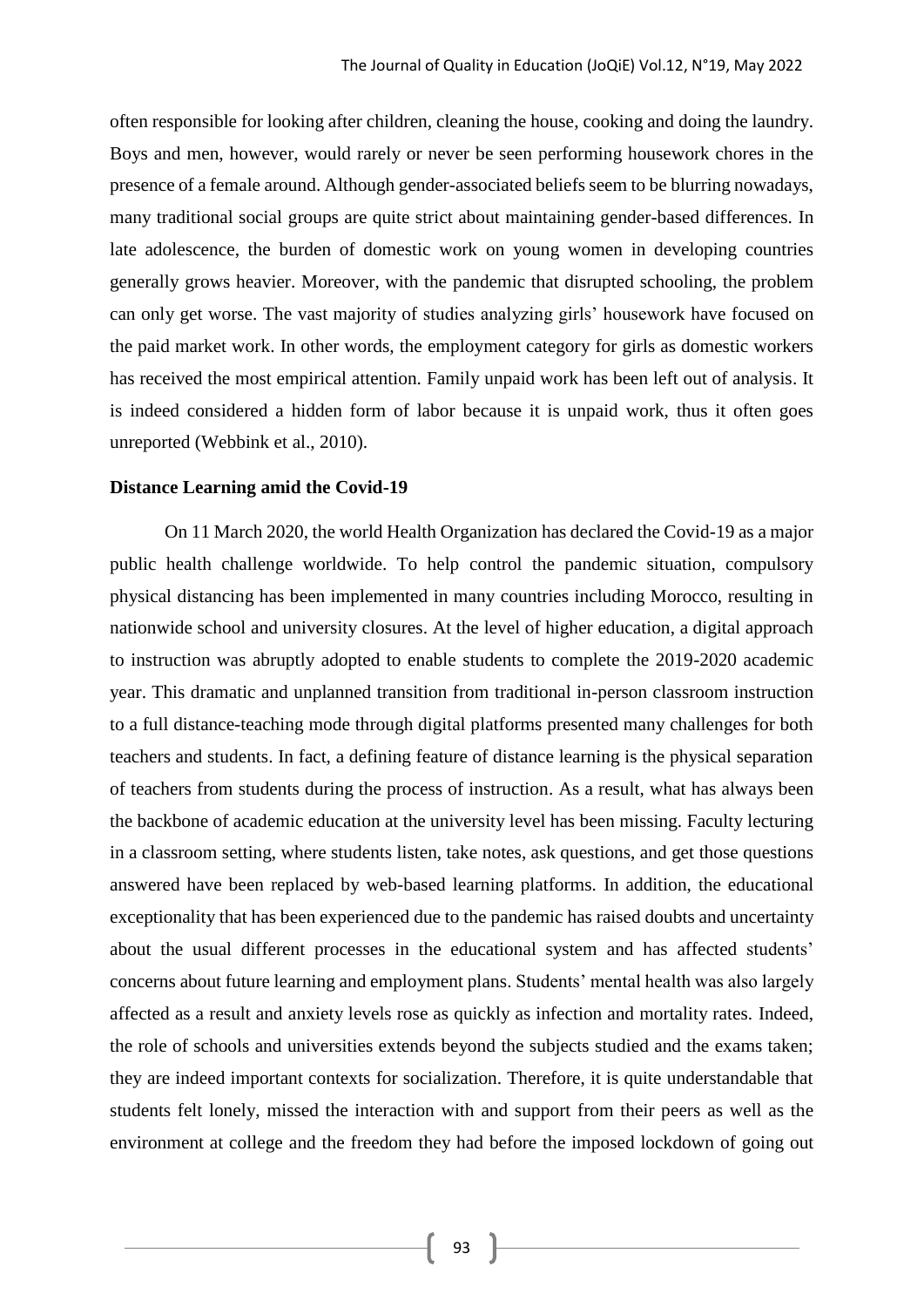and about. These are not only important for young people's academic, social and personal development but also for their mental health and psychological well-being.

## **The Study**

The study is exploratory in the sense that it seeks to describe processes and patterns common to a little-studied group then formulates hypotheses to test for the larger population. Students were informed about the study and its purpose through a WhatsApp group that was created at the beginning of the semester to enhance communication among them in relation to their Business Communication S2 course. WhatsApp was preferred over emails as it is userfriendly, easy to use and more flexible in time and place (Motterman, 2013; Sharples, et.al, 2007). These advantages have made this social-networking application more popular among the students who are often inseparable of their smart phones. Beside the possibility to send and receive instant messages, the WhatsApp application also affords technical ability for the researcher to track whether the delivered message was read or opened by the potential participants. Overall, 38 of the 186 female students, enrolled in the two groups the researcher taught and invited to participate in the study, completed the online survey and sent it back. They completed a one-time 10-minute online survey that was shared in a new WhatsApp group composed of the participants only. To ensure the scholarly value of the research, those students also received a consent form that included explanations of the purpose of and rationale for the study, anonymity, confidentiality of the data as well as other information regarding the researcher's expectations. Restricting analysis to the female gender is common practice in research about household division of labor (Pina & Bengston, 1993; Stohs, 1995) as they are generally more dissatisfied with family chores and more often desire a change. The selfdesigned questionnaire was a fully qualitative survey; the qualitative approach was opted for since the concern is on examining some constraints of life and capturing the individuals' point of view. The survey comprised different open-ended questions presented in a fixed and standard order to all participants. They were generally short, and expressed as clearly and unambiguously, as possible. Answers to these types of questions provide depth, richness, and new understandings of social issues even if the responses are brief, and usually help uncover opportunities that may have been overlooked by the researcher. In fact, based on their feedback, the researcher could gain rich insight into the social-psychological processes of interest to the study. Online qualitative surveys can indeed offer advantages for researchers and participants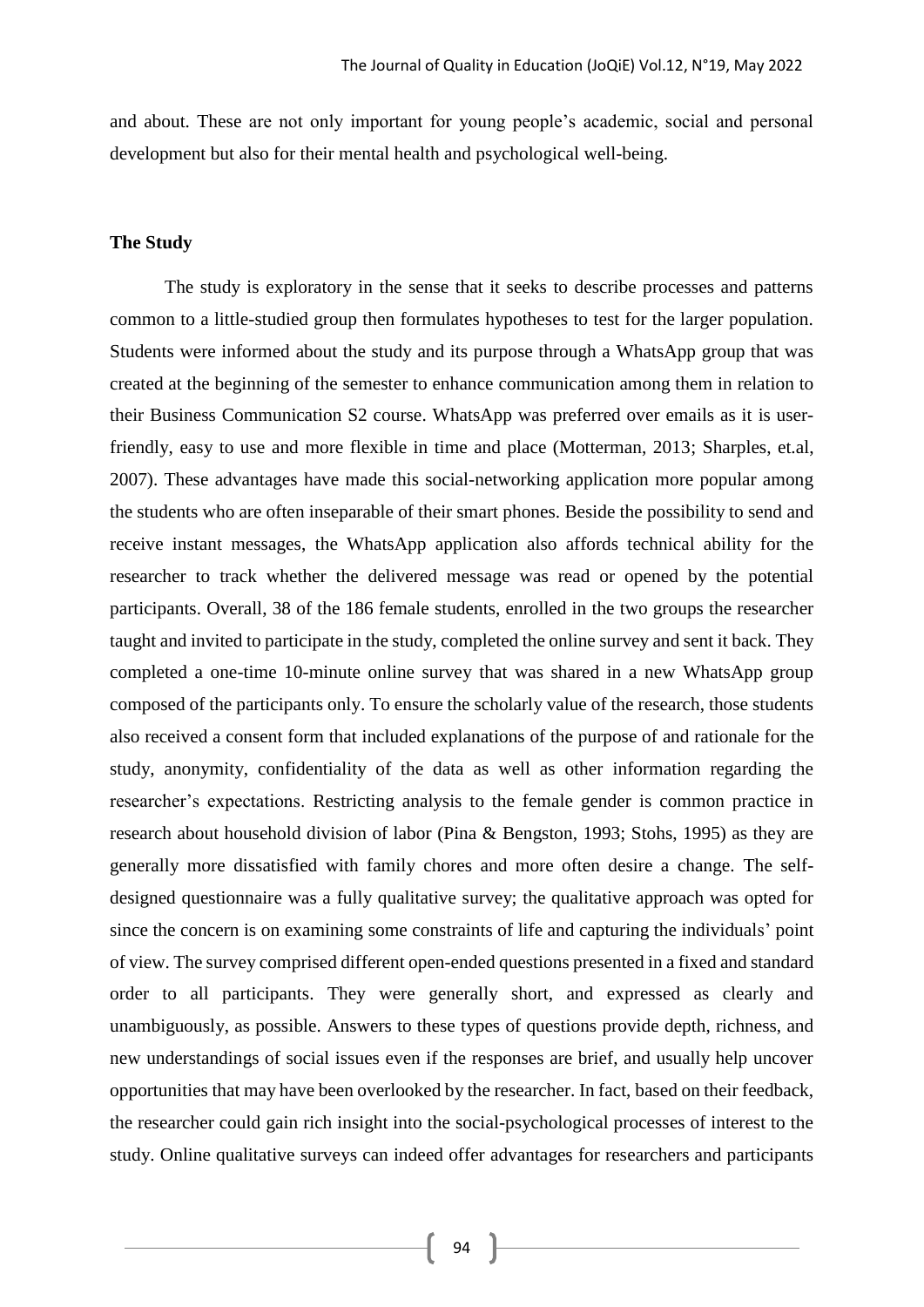alike. First, in time of health crises, like the Covid-19, that mandate social distancing and lockdowns, online surveys make an ideal alternative. Second, they are well suited to sensitive research since they offer a feeling of anonymity (Terry & Braun, 2017); this is likely to make participants more comfortable in expressing their views and sharing their reflections. The flexibility offered by online surveys is also to be valued as they do not necessarily take place at a particular time or location. Participants can choose when, where and how they complete the survey. Also concerning is the length of the qualitative survey. In fact, in determining length, we have taken into consideration students' motivation, commitment and mental health during the lockdown. In other words, we have tried to make our survey short, brief and concise for two reasons. A first reason was to avoid burdening the students, who would likely managing anxiety, distress, isolation and other disorders related to the home confinement. Second, we think that the longer the survey, the greater the probability for participants' disengagement or fatigue, which often results in shorter or incomplete responses. In other words, since our questions are concerned about lived experiences and seek detailed and elaborate responses, a smaller number of questions seemed to work best. Moreover, although we believe that those engaged in online social media platforms are generally comfortable with communicating online and will likely be similarly comfortable expressing themselves in an online survey, we have found it important to reassure participants not to worry about correct spelling or grammar and invite them to use audio messages if they prefer speaking to writing. With regard to question wording, all the questions were very detailed and carefully developed and we have managed to define key terms or concepts as clearly as possible to achieve maximum clarity and avoid having different understandings of a particular term or phrase.

The results of the open-ended questions were transcribed and coded to facilitate analysis. Some compelling responses and/or vivid excerpts are presented in verbatim quotations in order to convey exactly what students said while explaining certain questions. Accordingly, thematic analysis is thought to be the most appropriate for studies, which seek to discover using interpretations (Marks and Yardley, 2004). Participants' responses were therefore interpreted using a thematic framework; that is the survey data were closely analyzed for recurrent and comparable topics, opinions or concepts with the aim of finding connections, and were grouped into categories based on their similarities. After identifying interrelations, a road map of issues emerged, from which we could build a conceptual coherence that have confirmed our hypotheses and communicated the essence of the research.

#### **Findings and Discussion**

95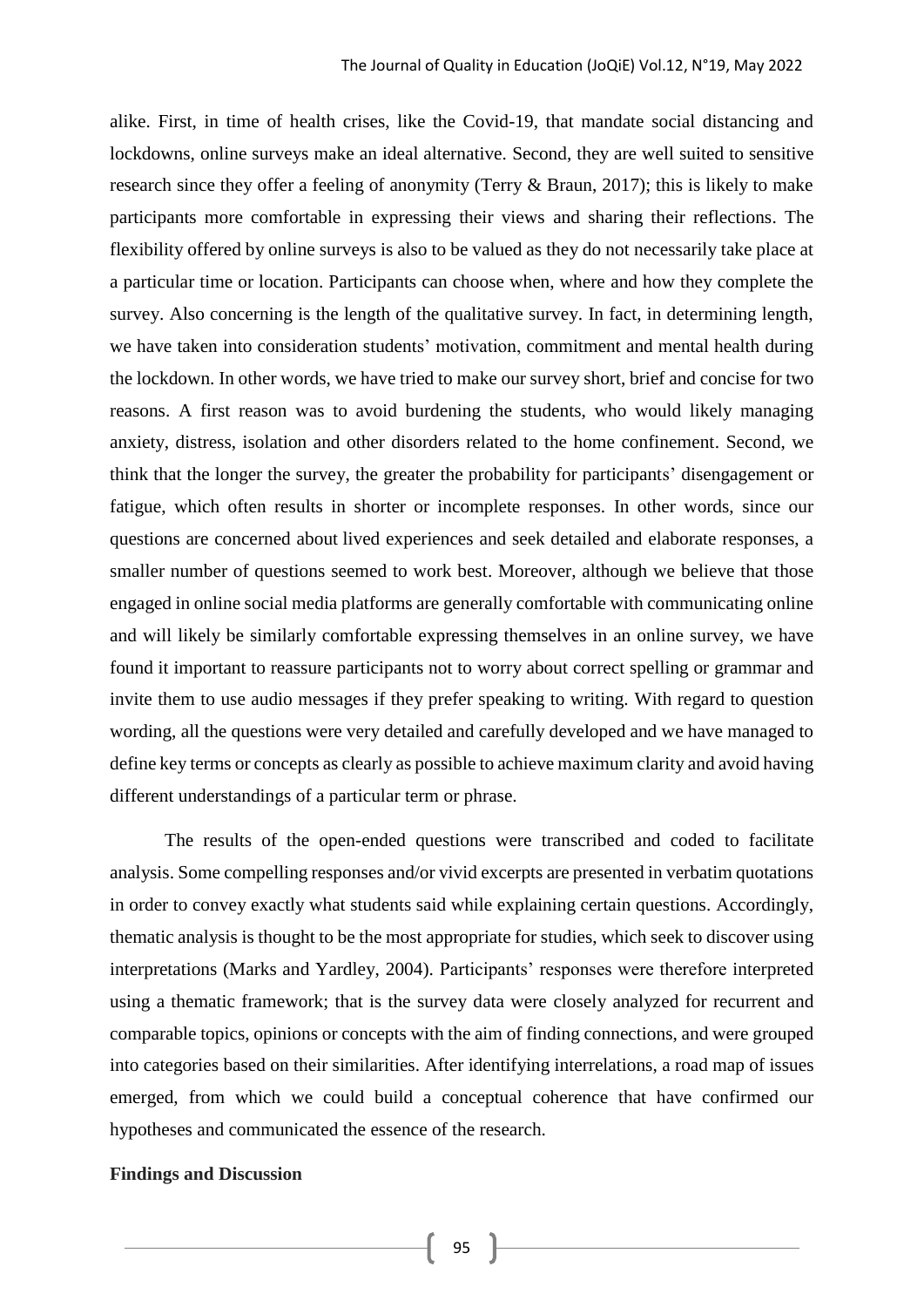Participants' responses revealed four themes that may be categorized into unfair division of domestic chores between sisters and brothers, heavy workload during the month of Ramadan, Inability to concentrate on online courses, due to the presence of all family members at home and feelings of apathy due to quarantine and radical lifestyle changes. This section provides an elaboration of each factor with identified emerging themes, if any, and includes illustrative statements from the participants.

## **A. Unfair division of domestic chores**

There are claims that gender differences in household labor have been reduced; gendered differences in the performance of household work are narrowing and becoming less gendertyped (Gershuny and Robinson, 1988). Recent findings indicate that males are no longer less competent to complete household and childcare tasks (Parke, 1990) and a growing body of research examines egalitarian behaviors through household labor division (Barnett and Rivers, 1996; Belkin, 2008; Risman and Sumerford, 1998). However, in many families, we still notice that the position of each member within the family, his or her duties have always been unquestioned and that attitudes seem to be more egalitarian than behavior. Society is continuously expecting men and women to act and behave in certain ways according to already defined stereotypes. In fact, while the Covid-19 crisis affects everyone, women and girls face specific and often disproportionate social risks due to deeply entrenched inequalities, social norms, and unequal power relations. A 17-year-old student explained how difficult it was to study while being in charge of everyday housework tasks. In her words:

> *"How could I devote time to online learning if I am faced with never-ending chores every day? Now with the confinement, my father, uncle and two brothers are always at home, so they take breakfast, lunch and dinner every day at home. Before it was just my father who used to come home at lunchtime, my brothers used to eat at work". So, my mother and I sometimes spend all day in the kitchen. She is sick, so I help her as much as I can. Even the things that we did not do before the corona, like baking bread, have become a routine in these days. We no longer buy bread from the bakery; every morning, we have to bake eight or ten.*

The girl's version of the facts clearly shows that household labor, which is still largely considered a "female duty" in Moroccan society, negatively affects the time that girls or young women were able to allocate for education during the lockdown. Another student, on the other

 $96$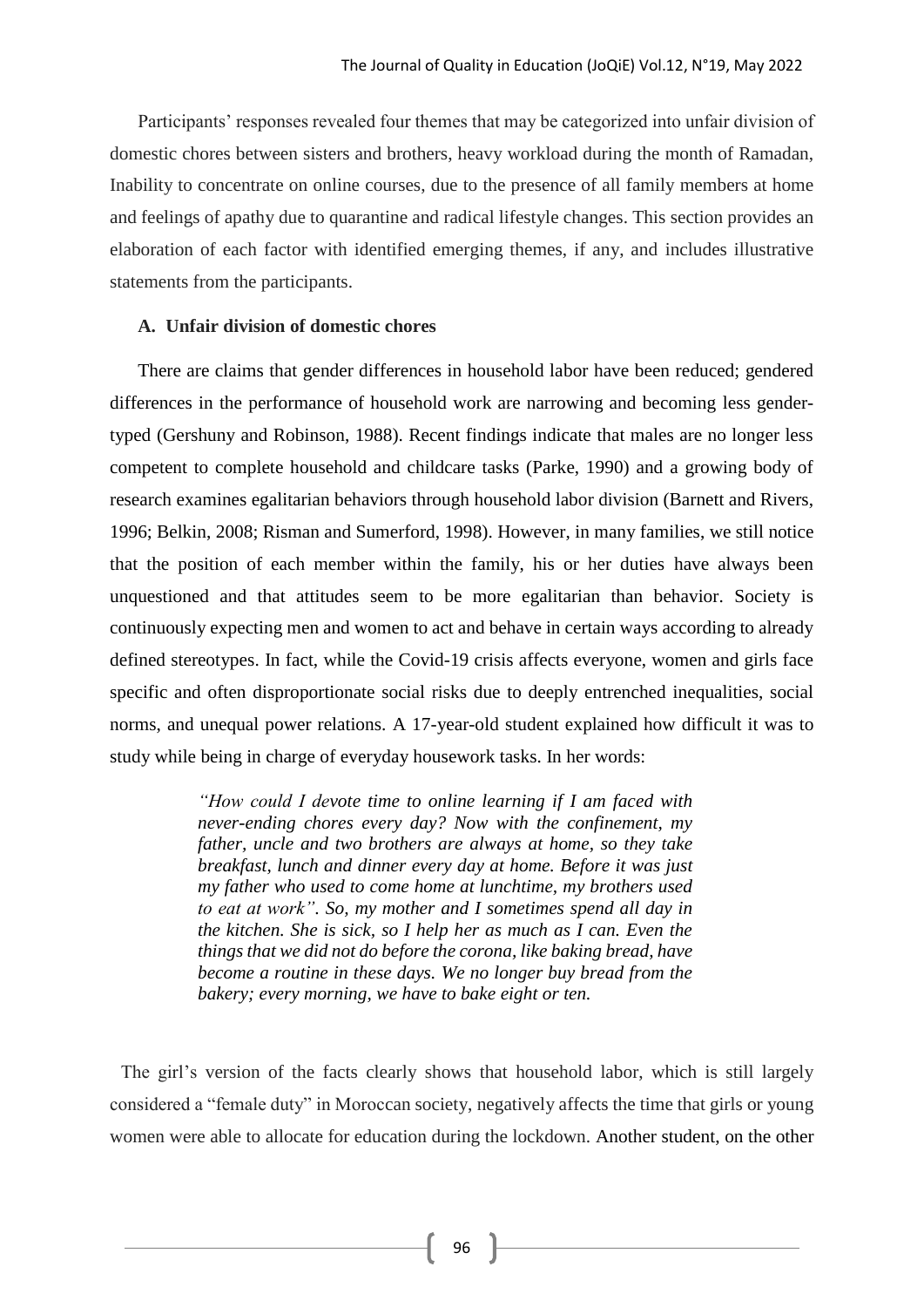hand, complained about how her parents treat her differently than her brother and how they overestimate him and underestimate her.

> *My brother is in at "…." School of engineering, he had a scientific baccalaureate. My parents are always worrying about him, he has a laptop, I don't. My father just bought him an expensive headphone for his Zoom classes. Me, I use my mobile to connect. They encourage him and motivate him non-stop. He always hears nice words; they never ask him to do anything at home. Even for groceries during this confinement, my father prepared the paper allowing to go out for me so that I take care of that; so, it's either me or my father, never him. He is the spoiled one. For them, I could not pass entry exams for public schools, I just did the faculty and I'm sure they think I can do nothing with my BA.*

It follows from the above statement that some parents respond and react to their children based on their gender. In fact, when sex-biased parental concern is observed, it is most commonly biased in favor of sons. Examples of biases exist in the extent to which they deem schooling of equal importance for sons and daughters. Based on traditional beliefs about perpetuating family name and perceived financial returns to the family, the education of sons seems more attractive and valuable to some parents. These traditional sex-role beliefs about the status and role of women are among the many obstacles that stand in the way of women and girls fully exercising their right to participate in, complete and benefit from education. These ideologies are likely to obliterate, as a result, decades of effort and resources put in place to ensure gender equality in all spheres of public and private life.

# **B. Heavy workload during Ramadan**

As people spent time at home more than ever in Ramadan 2020 in light of the Covid-19 situation, one of the things that piled up is routine household chores. Home confinement and closures of academic institutions push significant care and household work onto women. When meal preparation, for example, is required, it usually takes much more time than often assumed. Doing the dishes and cleaning are also done more frequently, especially if one lives with a big family. Accordingly, the pressure on girls during Ramadan was found to be heavier than the rest of the year. Many participants claimed they were overwhelmed by the amount of work they had to do every day. Two examples were:

> *"Simply thinking about what meals to prepare for the day can be an added burden in Ramadan. My father is very demanding especially when he is fasting. He wants to have different dishes*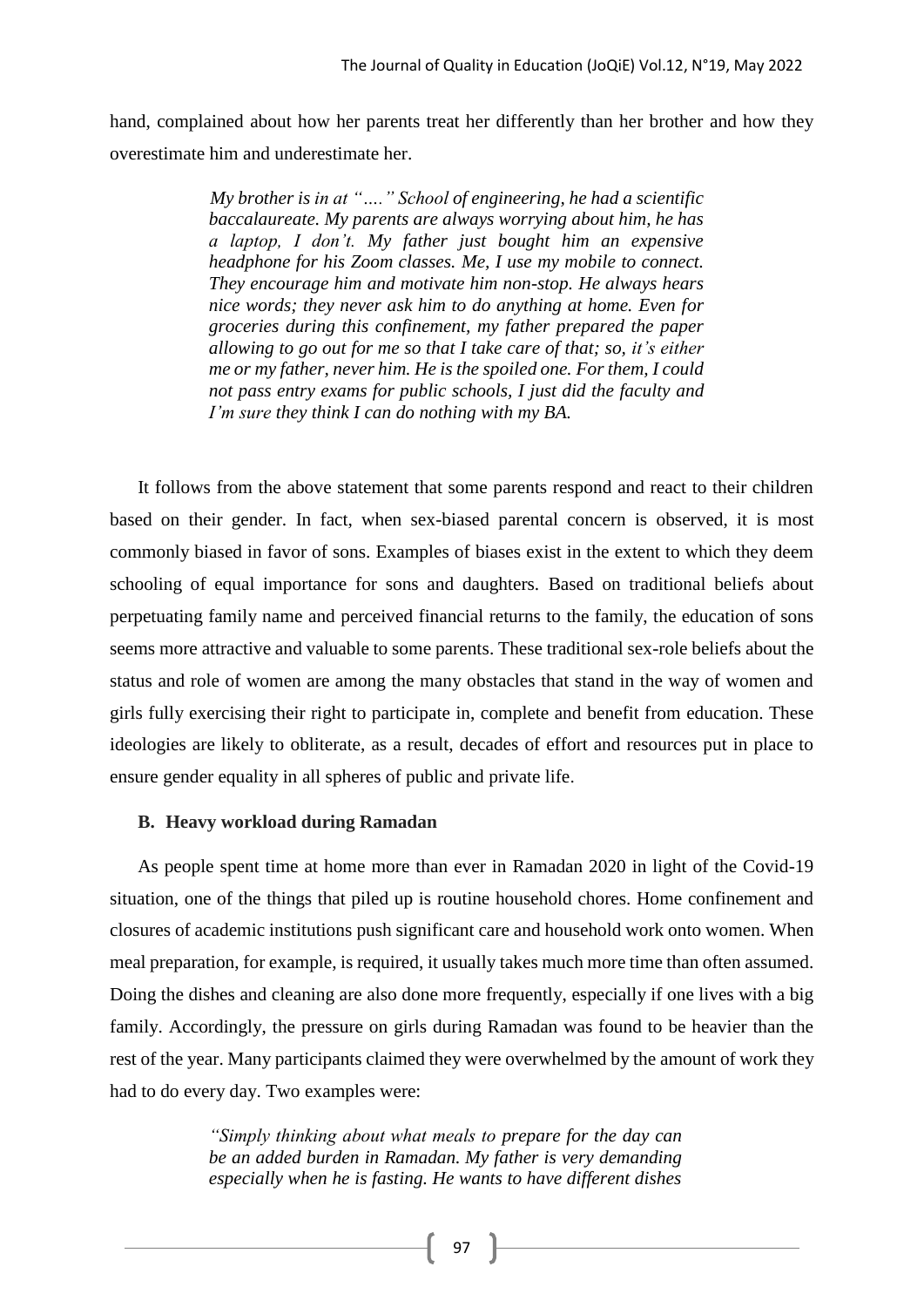*every day; instead of focusing on my lessons, I go to the net to look for new recipes"*.

"*I don't worry about the situation a lot. The problem is that because of this virus, I am in the house all day and I am the only one doing all the housework from morning to evening; my mother is busy all day preparing Chebbakia for sale to neighbors and acquaintances. So, I am obliged to help her. She can't manage it alone. And in the mornings, I can't get up before eleven thirty or twelve, so if there is an online course in the morning, I usually miss it, and I can't go to the lessons in Moodle often because I'm always very busy especially in the afternoon doing housework and preparing Ftour and dinner".* 

#### **C. Inability to concentrate on courses online**

The effectiveness of online learning depends on the designed and prepared learning material, the teacher's engagement in the online environment, and teacher- student or studentstudent interactions. It also requires students' motivation, engagement and self- discipline. Many students, nevertheless, said they were not able to maintain the same work hours as in class and/ or set time aside to focus on lessons and do their assignments. Some claimed they could not or did not remember to log in to take scheduled video-conferencing courses, if any, when they are busy performing household tasks.

> *"I have four siblings; our house is not that big. It's just a two-bedroom apartment on the ground floor. The TV is all day on, my brothers are always watching videos on their phones at a loud volume. I try not to miss scheduled virtual sessions if I can but it's difficult to concentrate with all the noise around…otherwise I try to read my lessons before I go to bed, but I'm already tired by then especially when it is my turn to prepare the meals".*

The switch from in-person instruction to remote learning has definitely been a challenge. Past research suggested that quarantined students tend to spend less time in learning compared to when schools are open. Similarly, following the physical closure of colleges, many students experienced a learning loss. Several arguments can explain that loss; for example, the home setting during the confinement was found to be a major source of distractions. With all family members at home for an extended period, students were less likely to have a suitable learning environment and found it hard to sit down and tackle their work in an effective way.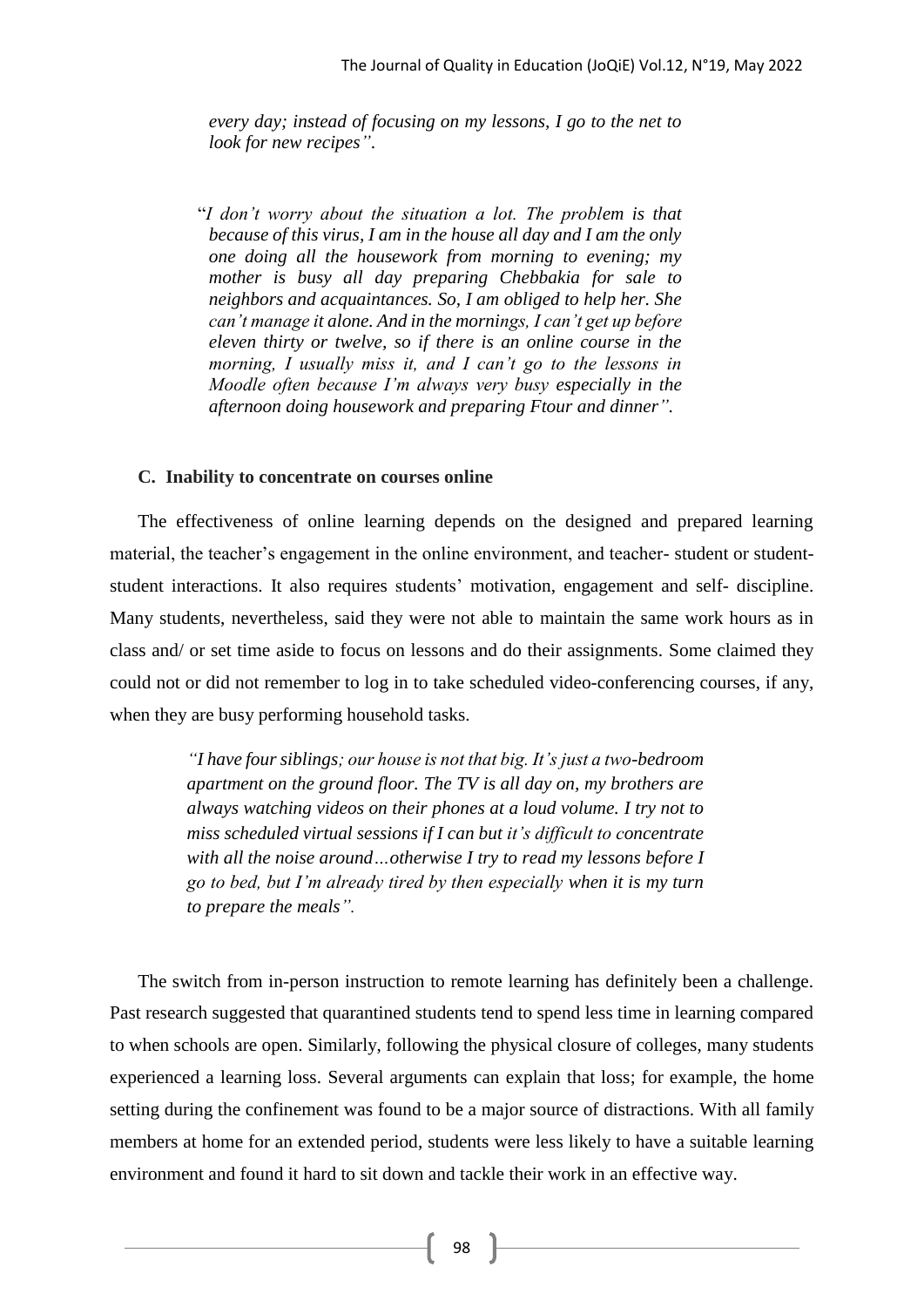Moreover, stress, frustration or the inability to understand the material put in the platform, with no explanation sometimes, as many participants claimed, could have had an impact on students' ability to concentrate especially when they feel isolated and alone in the learning process. A student wrote:

> *I work hard because I am conscious of the difficulties that will face me in the future if I don't. This new learning model isn't good. Online teaching is not simply sending PowerPoint presentations to students and leave them alone. We want to study but we need explanations at least…. although exams were postponed, I revise the lessons in the platform but sometimes I can't understand.*

Online teaching actually requires a multi-faceted investment from both students and teachers. It necessitates adequate mentoring, follow-up, support and a strengthened communication with students in order to get them through this unprecedented crisis. It is worth noting, however, that the adoption of online or remote learning was decided during a situation of emergency as it represented the only solution that ensured both social distancing and continuous learning (Hodges et.al. 2020). Nonetheless, since it was not prepared for, it left both instructors and students with unclear expectations. It follows from this that when unprepared for change, students may display negative attitudes and low motivation (Du & Chaaban, 2020) as this statement from a participant suggests: "*I don't feel like doing anything, we haven't even finished the catch up of the first semester"*. On a positive note, the lessons learnt from this worldwide experience enable us to reflect on the different approaches and strategies to develop for any other emergencies that can potentially happen in the future.

## **D. Feelings of apathy**

Since March 2020, our life has been transformed in different ways over the course of few short weeks. Many countries throughout the world, including Morocco, have been in lockdown in response to the Covid-19 pandemic. The quarantine experience has had a significant psychological impact at all ages but has been particularly hard for young people who could no longer go to college, play sports, and meet their friends. These changes resulted in the prevalence of symptoms of psychological distress, such as irritability, anxiety, anger, apathy and other mood disorders. It has also been found that such mental health disorders are likely to influence the emotional responses to the prevention measures and the acceptance of behavioral limitations (Commodari, et.al, 2000). Fourteen respondents of the 38 students reported that they were depressed, more irritable than usual and cried frequently; and only one girl reported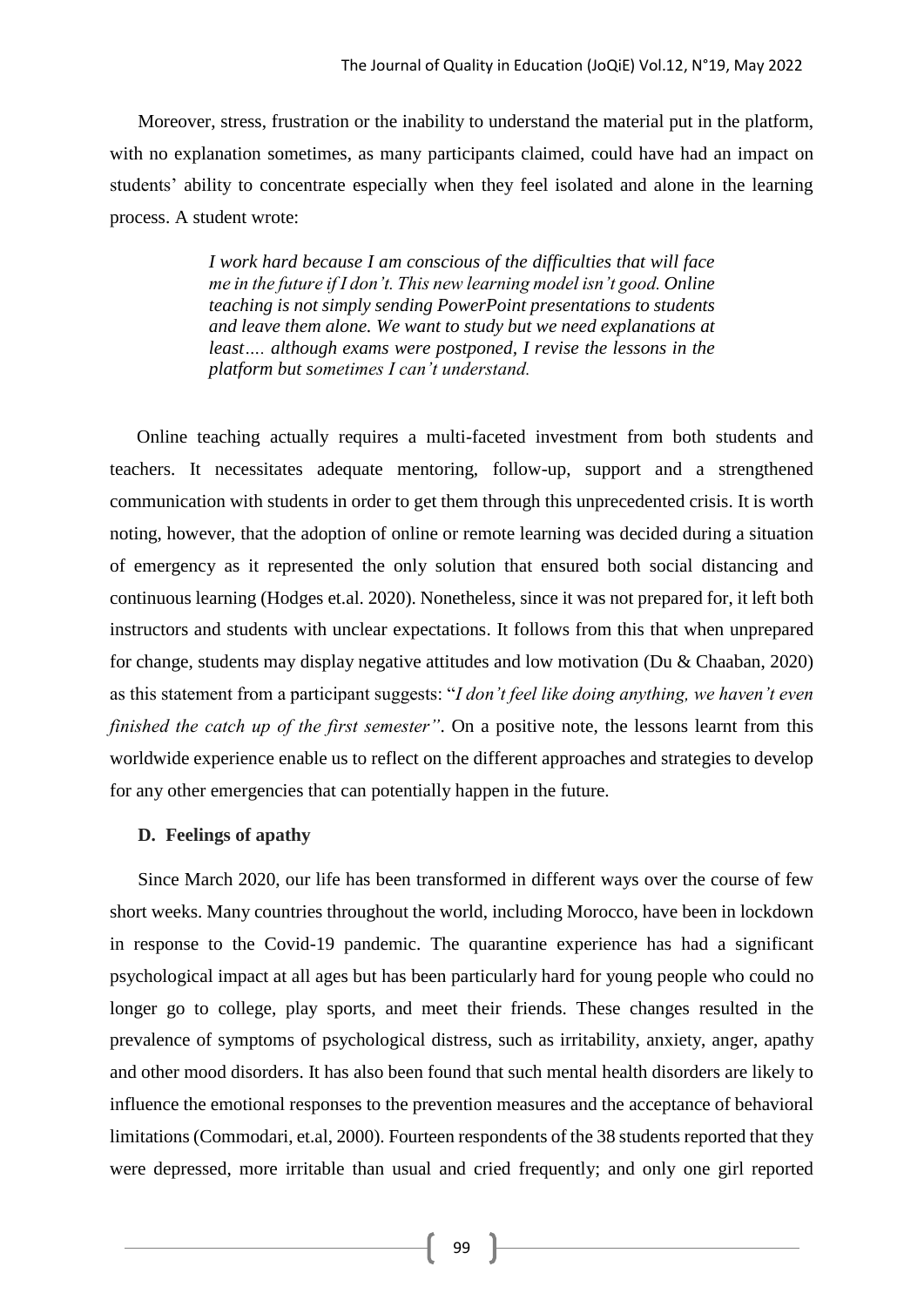difficulty sleeping. The responses of the young women surveyed clearly showed a need for socialization.

> *I feel I am in a prison, locked between the walls, nothing interesting to do. My father has a grocery store, so he is not at home until 6h, I am the youngest, my three sisters are married and my brother lives in Spain. …...I'm all day in my pajamas, eating and watching Netflix or sleeping, this makes me really bored. There are no virtual classes, just few lessons in Moodle. At least Netflix helps me to improve my English. I watch dozens of series…. I don't do anything at home, we have a maid, I just take care of my own room actually.*

For university students, the college is not only a place to learn, but also a space to establish social contact. For some girls, it is a legitimate reason to go outside without the questioning and supervision of male family members. Some participants reported heightened intra-household tensions: "…*I always quarrel with my sister because of the household chores, she is younger than me and always tries to do less*" a student declared. Another student who could not express herself in English, preferred to send Audio messages in Arabic to answer the researcher's questions. In one of her messages, she complained about the treatment she receives from her elder brother who constantly shouts at her, looks through her phone and beats or slaps her for trivial things. She also explained how his attitude has worsened during the lockdown period. In sum, during the period of closure, our female participants were living in environments with varying circumstances, which clearly influenced their emotional wellbeing and motivation for learning.

#### **Strengths and Limitations**

The major strength of the study concerns the timing of the survey; the latter was carried out in real time during the first wave of the Covid-19 pandemic, a fact that is likely to provide an accurate insight into the experiences of higher education female students during the lockdown period. In addition, the present study is, to our best knowledge, the first to focus on the extent to which the burden of household labor, already feminized, affects girls' time for distance learning. However, despite all the above-mentioned findings, the present study encountered a number of limitations concerning theory and methodology that need to be pointed out and acknowledged. First, because data collection has been conducted remotely, only girls who have sufficient access to internet or phone connection could participate in the study, which means that others who are vulnerable were not able to share their accounts of how the Covid-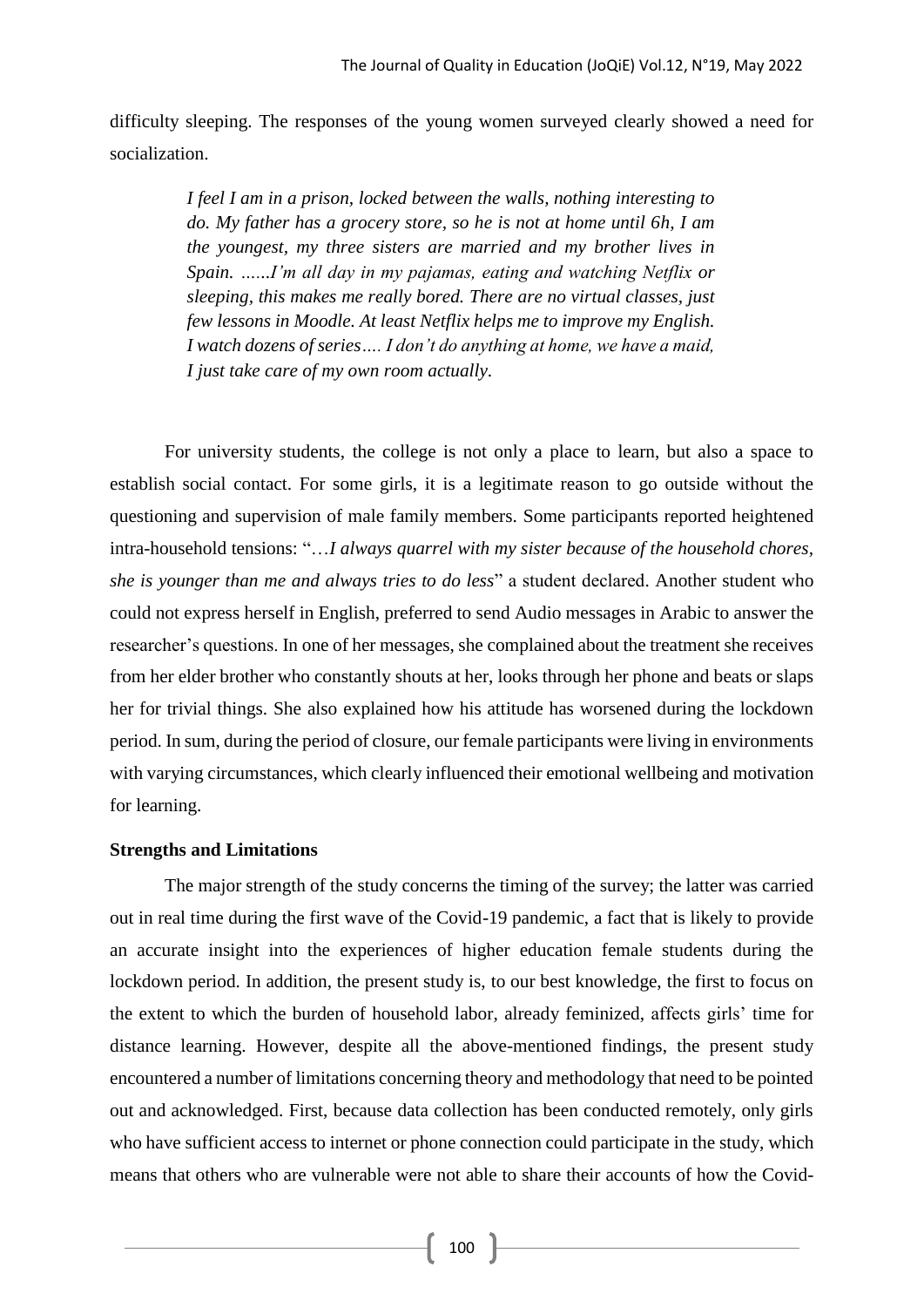19 lockdown has affected them. In other words, given the widely recognized digital divide, online surveys inadvertently exclude some of the least privileged and most vulnerable groups in society. Under normal conditions, such factors need to be considered in future research. Second, even though we admit that early adolescence is also a critical period in a girl's life, data was collected from young women between 17 and24 years old due to ethical considerations related to conducting online research with a younger age group. Third, the geographic location of the sample was restricted to the city of Casablanca where both the researcher and the participants live, hence the limitation in the possibility to generalize the findings to female students living in other semi-urban or rural areas in Morocco. Notwithstanding the above-cited limitations, we believe that this research is a preliminary attempt to draw the relatively unexplored area of the gender distribution of domestic tasks during lockdowns and its impact on girls' education in Morocco. It thus points to avenues for more in-depth research in the future.

# **Conclusion**

Physically closing educational institutions proved to be an efficient way of minimizing the spread of the virus, yet it has led to many challenges. Although the adoption of distance virtual instruction has a lot of potential, we argue that it has had a detrimental effect on female university students' learning, well-being and social life. The immediate adverse effects of the Covid-19 pandemic on gender inequality have shown themselves not only in education but also on the burden of domestic work and gender-based violence. We therefore warn that distance instruction, which is still adopted in most Moroccan universities until today, may bolster gender gaps in education and impede girls' empowerment dampening, as a result, any progress already made.

# **References**

Arendt, A. (1958). The Human Condition. University of Chicago Press.

- Braun, V. (1985). & Clarke, V. (2013). *Successful qualitative research: A practical guide for beginners*.
- Coltrane, S. (2000). Research on household labor: Modelling and measuring the social embeddedness of routine family work. *Journal of Marriage and Family*, 62, pp. 1208- 1233.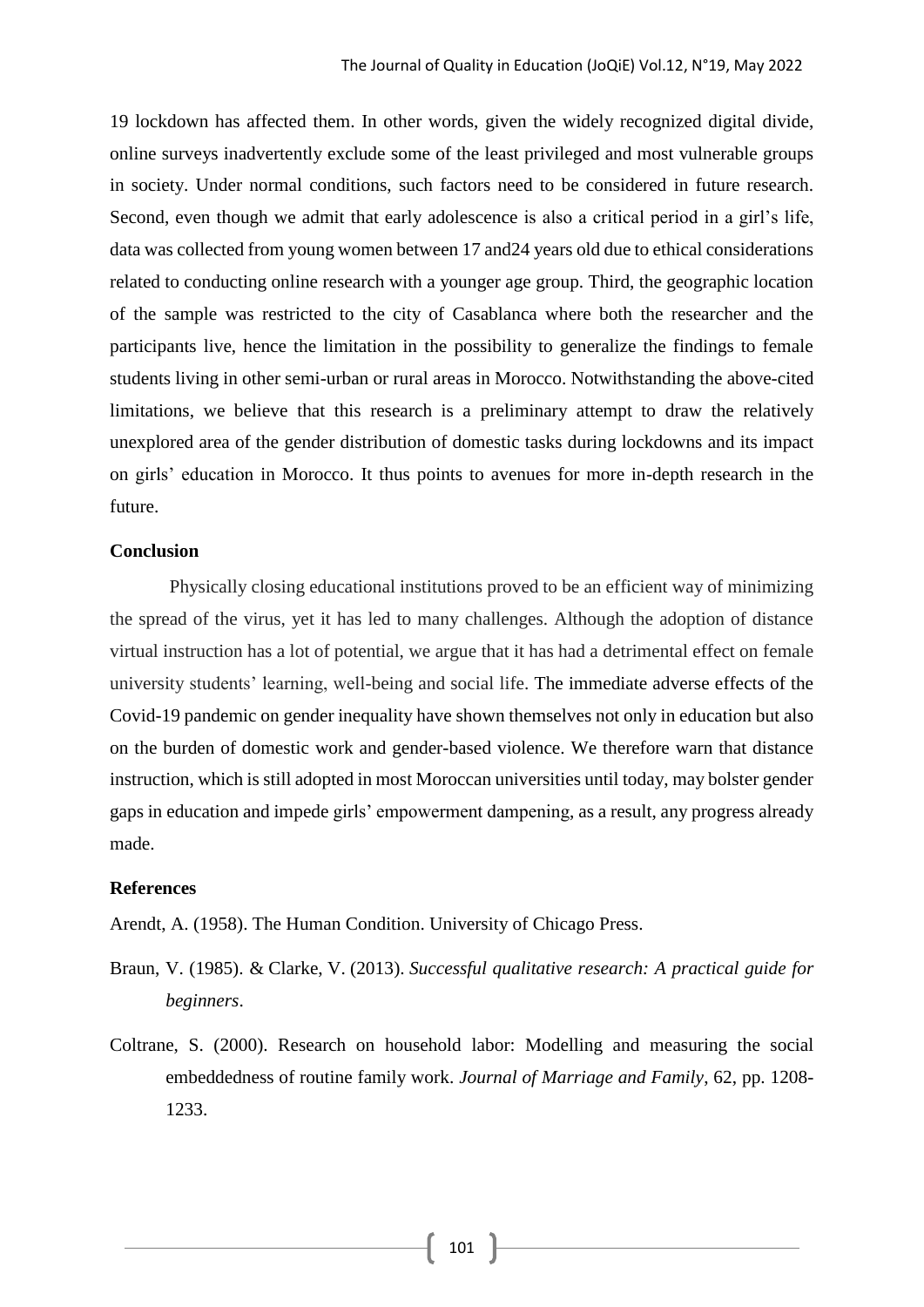- Commodari E., La Rosa V. L., Coniglio M. A. (2020). Health risk perceptions in the era of the new coronavirus: are the Italian people ready for a novel virus? A cross sectional study on perceived personal and comparative susceptibility for infectious diseases. Public Health 187 8-14.
- Du, X. Y., Chaaban, Y., Sabah, S., Al-Thani, A. M., & Wang, L. (2020). Active Learning Engagement in Teacher Preparation Programs – a Comparative Study from Qatar, Lebanon and China. *Asia Pacific Journal of Education*, 1-16. <https://doi.org/10.1080/02188791.2020.1717436>
- Hodges, C., Moore, S., Lockee, B, et.al. (2020). The difference between emergency remote teaching and online learning. Educause Review, 27.
- Marks, D. and Yardley, L. (2004). Research methods for clinical and health psychology. SAGE.
- Motteram, G. (2013). Introduction: The Benefits of New Technology in Language Learning in Motteram, G (Ed) Innovations in Learning Technologies for English Language Teaching, British Council, UK.
- Pina, D. L., & Bengtson, V. L. (1993). The division of household labor and wives' happiness; Ideology, employment, and perceptions of support. *Journal of Marriage and the Family*, 55, 901-912.
- Sharples, M., Taylor, J., & Vavoula, G. 2007. A Theory for the Mobile Age. In R. Andrews & C. Haythronwaite (Eds.). The Sage Handbook of E-Learning Research (pp. 221- 247). London, England: Sage.
- Stohs, J.H. (1995). Predictors of conflict over the division of household labor among women employed full-time. Sex Roles, 33, 257-275.
- Terry, G. & Braun, V. (2017). Short but often sweet: The surprising potential of qualitative survey methods. In V. Braun, V. Clarke & D. Gray (Eds.), *Collecting qualitative data: A guide to textual, media and virtual techniques* (pp. 15–44). Cambridge University Press.
- Webbink, E, Smits J, de Jong E. Hidden child labor: Determinants of housework and family business work of children in 16 developing countries. NICE Working Paper 10- 110. 2010 Retrieved from [https://www.ru.nl/publish/pages/516298/nice\\_10110.pdf](https://www.ru.nl/publish/pages/516298/nice_10110.pdf)